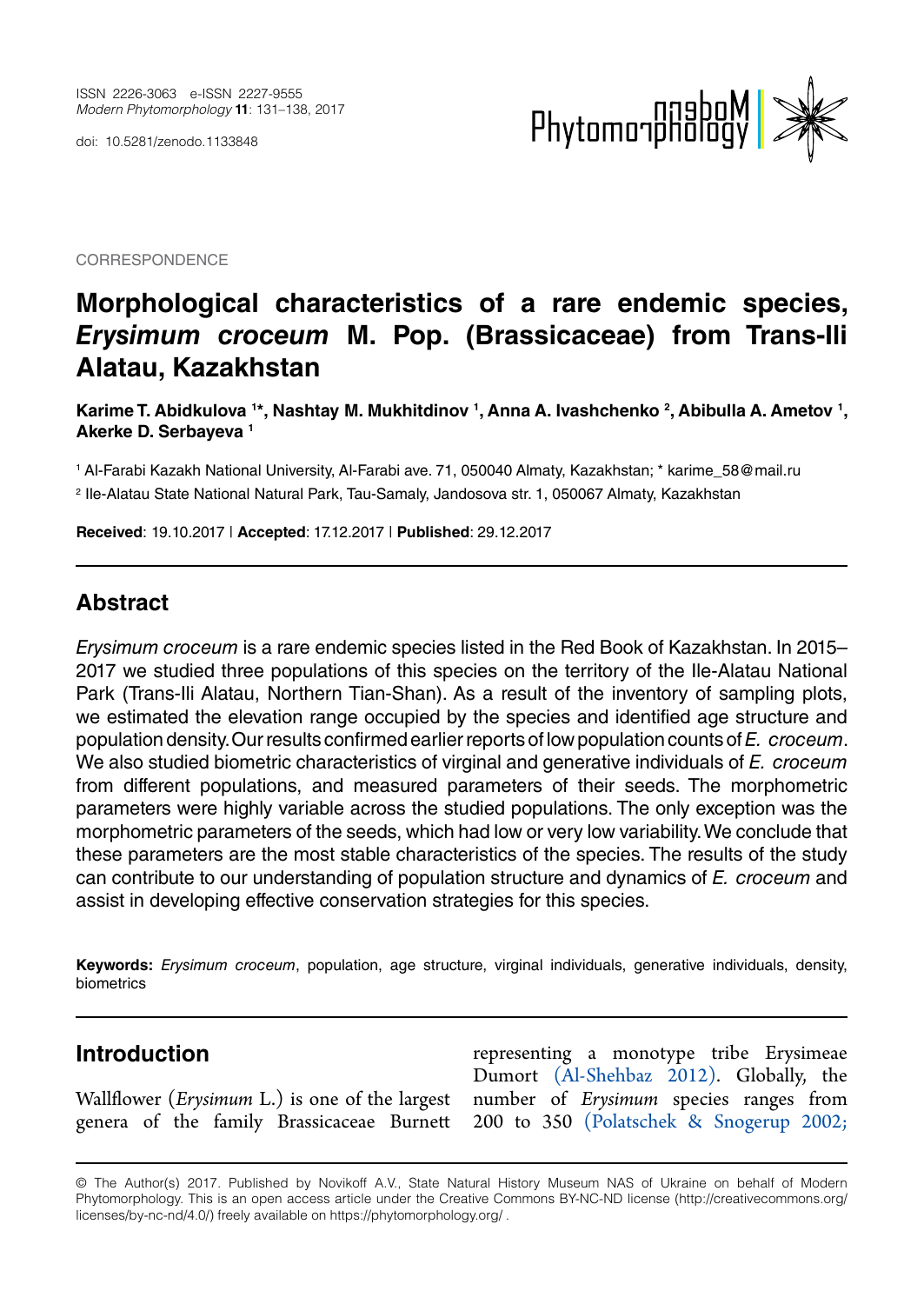[Al-Shehbaz 2012\).](#page-6-0) Wallflowers are perennial or biennial plants distributed throughout Europe, in the Mediterranean, the Middle East and East Asia, and also in North and Central America (Polatschek & Snogerup 2002). South-East Asia and the Mediterranean region are the main centers of species diversity of the genus; recently, several new species have been described in these regions [\(Mozaffarian 2008;](#page-6-1) [Polatschek 2008,](#page-7-0)  [2010,](#page-7-1) [2011;](#page-7-2) Abdelaziz *et al.* 2011; Moazzeni *et al.* 2014).

Some species of *Erysimum* are used in the official and traditional medicine [\(Varlakov](#page-7-3)  [& Masina 1943;](#page-7-3) [Maslennikova](#page-6-2) *et al.* 1961; [Makarevich](#page-6-3) *et al.* 1974; Lei *et al.* 2000; [Grudzinskaya](#page-6-4) *et al.* 2014).

The majority of publications on *Erysimum* addressed systematic questions [\(German 2005,](#page-6-5) 2014; Abdelaziz *et al.* 2011, 2014; [Ouarmim](#page-7-4)  *et al.* [2013;](#page-7-4) Lorite *et al.* 2015; Czarna *et al.* 2016; [Moazzeni](#page-6-6) *et al.* 2016; [Mahmoodi](#page-6-7) *et al.* [2017\)](#page-6-7), and only a few, the phylogenetics and morphology of certain species [\(Mutlu 2010;](#page-6-8)  Abdelaziz *et al.* 2014).

The Flora of Kazakhstan [\(Vasiliyeva 1961\)](#page-7-5) listed 15 species of *Erysimum*, while a new taxonomic treatment by [Abdulina \(1999\)](#page-6-9) mentioned 16 species. However, only one of them, *Erysimum croceum* M. Pop. has been listed in the Red Data Book of the Republic of Kazakhstan [\(Roldugin 2014\)](#page-7-6) as a rare endemic species. For the first time *E. croceum*  was collected and described by M.G. Popov in the gorge of the river Malaya Almatinka. The description first published by [Popov \(1935\)](#page-7-7)  was later cited in the Flora of the USSR and the Flora of Kazakhstan [\(Bush 1939;](#page-6-10) [Vasiliyeva](#page-7-5)  [1961\).](#page-7-5) Among all Middle Asian representatives of the genus, *E. croceum* is the only species that has bright orange petals; hence the specific epithet "croceum". Some taxonomic treatments reduced *E. croceum* under the synonymy of *E. virgatum* [\(Polatschek 2010;](#page-7-1) [The Plant List 2013\).](#page-7-8) However, many Kazakh and Russian botanists recognize *E. croceum*  as an independent species [\(Vasiliyeva 1961;](#page-7-5) Adylov 1974; [Baitenov 1985;](#page-6-11) [Czerepanov](#page-6-12)  [1995;](#page-6-12) [Abdulina 1999;](#page-6-9) [Roldugin 2014\).](#page-7-6) Following years of extensive field research,

the authors of the present study agree with the latter authors.

Despite a relatively large distribution area which includes Trans-Ily Alatau, Ketmentau, Kungey and Kyrgyz Alatau the species remains poorly studied due to low population numbers and sporadic distribution. Plants occur individually or in small groups up to ten individuals in number. Only on two occasions we found populations consisting of several hundred individuals; even those groups did not exceed 500 plants in number. Population numbers widely fluctuate as a result of the biennial life cycle and preference for frequently disturbed habitats such as rocky cliffs, mudflows, and cascade pebbles. The number of *E. croceum* populations is declining due to habitat destruction and uncontrolled harvesting of flowering plants for ornamental purposes. To protect the species in the wild, all existing populations have to be examined and monitored, and conservation measures developed. This, in turn, requires detailed knowledge of morphology and biology of the species, as well as an assessment of the state of its populations. We have been studying the species since 2015; we have also collected material allowing us to study interpopulation genetic variability.

The novelty of our research lies in the discovery and subsequent study of the three new populations of *E. croceum*, one of which was found at an extremely low elevation of 1728 m a.s.l. Our results allow to estimate more precisely than before the elevational preferences of the species, which was earlier found only between 2000–2600 m a.s.l. For the first time, we collected data on the age structure, population density, morphological characteristics of vegetative and generative plants, and their variability.

## **Material and methods**

The present study was carried out in the framework of the project 0497/GF4 "Assessment of the state of cenopopulations of some rare medicinal plants of the Trans-Ili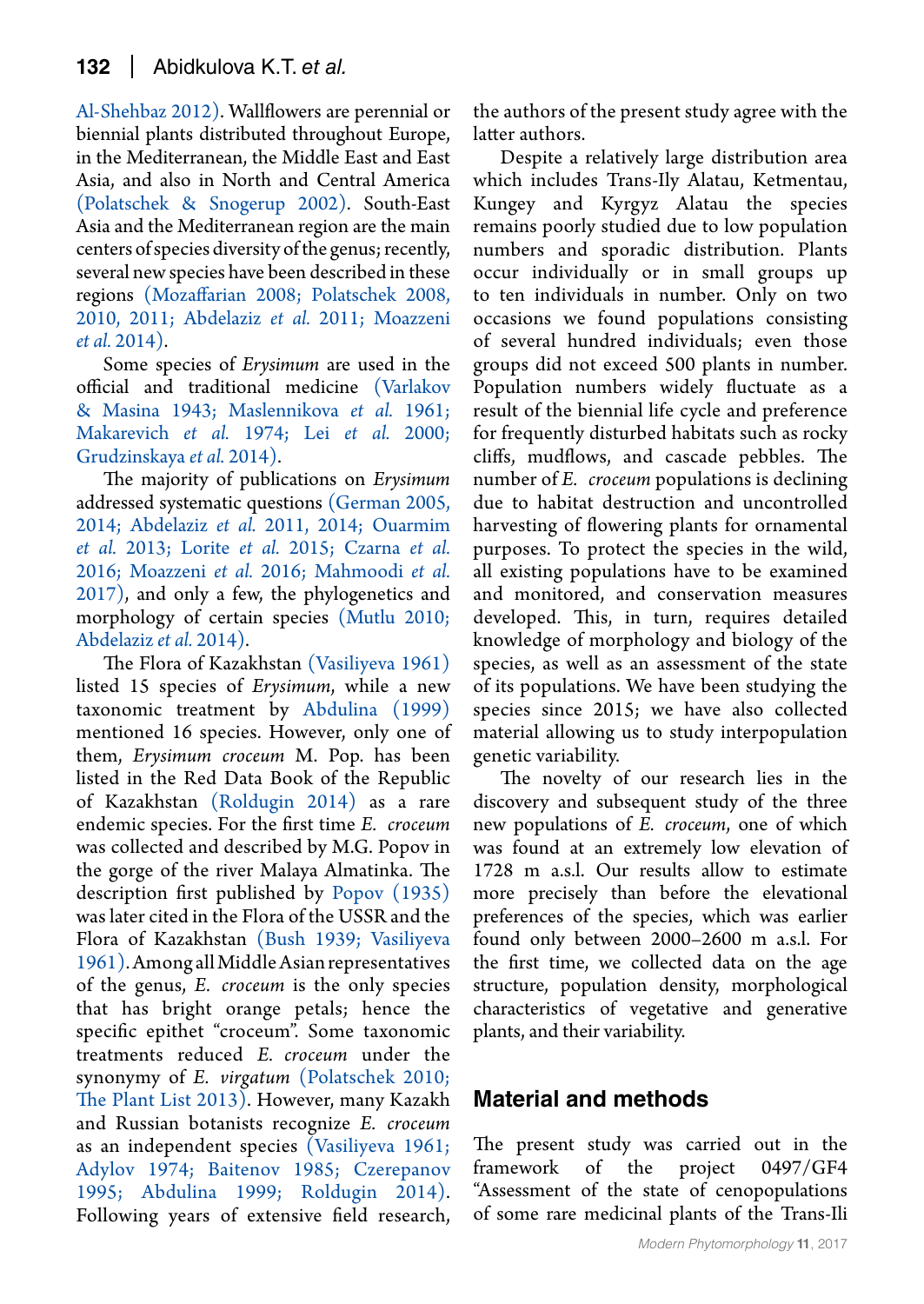

**Fig. 1.** *Erysimum croceum* inflorescence.

<span id="page-2-0"></span>Alatau using botanical and molecular genetic methods" funded by the Committee on Science of the Ministry of Education and Science of the Republic of Kazakhstan.

The object of the study was *E. croceum*  [\(Fig. 1\).](#page-2-0) The most detailed description of the plant has been provided by [Vasiliyeva](#page-7-5)  [\(1961: 101\).](#page-7-5) "*Plants* biennial, 9–65 cm tall. *Stems* simple or occasionally branched, straight, pubescent with bifid hairs, edges sharp. *Leaves* 2–5 (8) cm long, 0.5–1.5 (2) mm wide, lanceolate or oblong-lanceolate; margins oblong-crenate, finely toothed or almost entire; basal leaves petiolate, upper sessile, with an indumentum of stellate hairs (mixed with bifid hairs along the veins). *Flowers* on pedicels up to 6 mm long. *Sepals* 6–7.5 mm long, on the dorsum pubescent with mixed hairs. *Petals* reddish orange, yellowish when dry, 9–13.5 mm long, egg-oblong or nearly round, 8–9 mm wide. *Fruit-stalks* up to 9 mm long. *Siliques* straight, tetrahedral, 3.5–8.5 cm long, 1.25 mm wide, with bilobate beaks 2 mm long, gray with stellate hairs. *Seeds* oblong, *ca.* 2 mm long".

In the central part of the Trans-Ili Alatau on the territory of the Ile-Alatau State National Park, we found and examined three new populations of *E. croceum* [\(Fig. 2\).](#page-3-0) The first population (further in the text referred to as Population 1) was found on the south-east and north-west facing slopes of the Small Almaty Gorge at an altitude of 2413–2597 m a.s.l., on both banks of the river Malaya Almatinka (N 43° 06.316′, E 077° 04.184′). Because the first description of *E. croceum* was made by M.G. Popov in this gorge, it is recognized as a *locus classicus* for the species. The second population (Population 2) was found on the north-facing slope of the Great Almaty Gorge at an altitude of 2236 m a.s.l., on the left bank of the river Kumbelsu (N 43° 04.790′, E 076° 59.512′). The third population (Population 3) was found on the south-west facing slope of the Issyk Gorge at an altitude of 1728 m a.s.l., on the right bank of the river Issyk (N 43° 15.731′, E 077° 29.522′).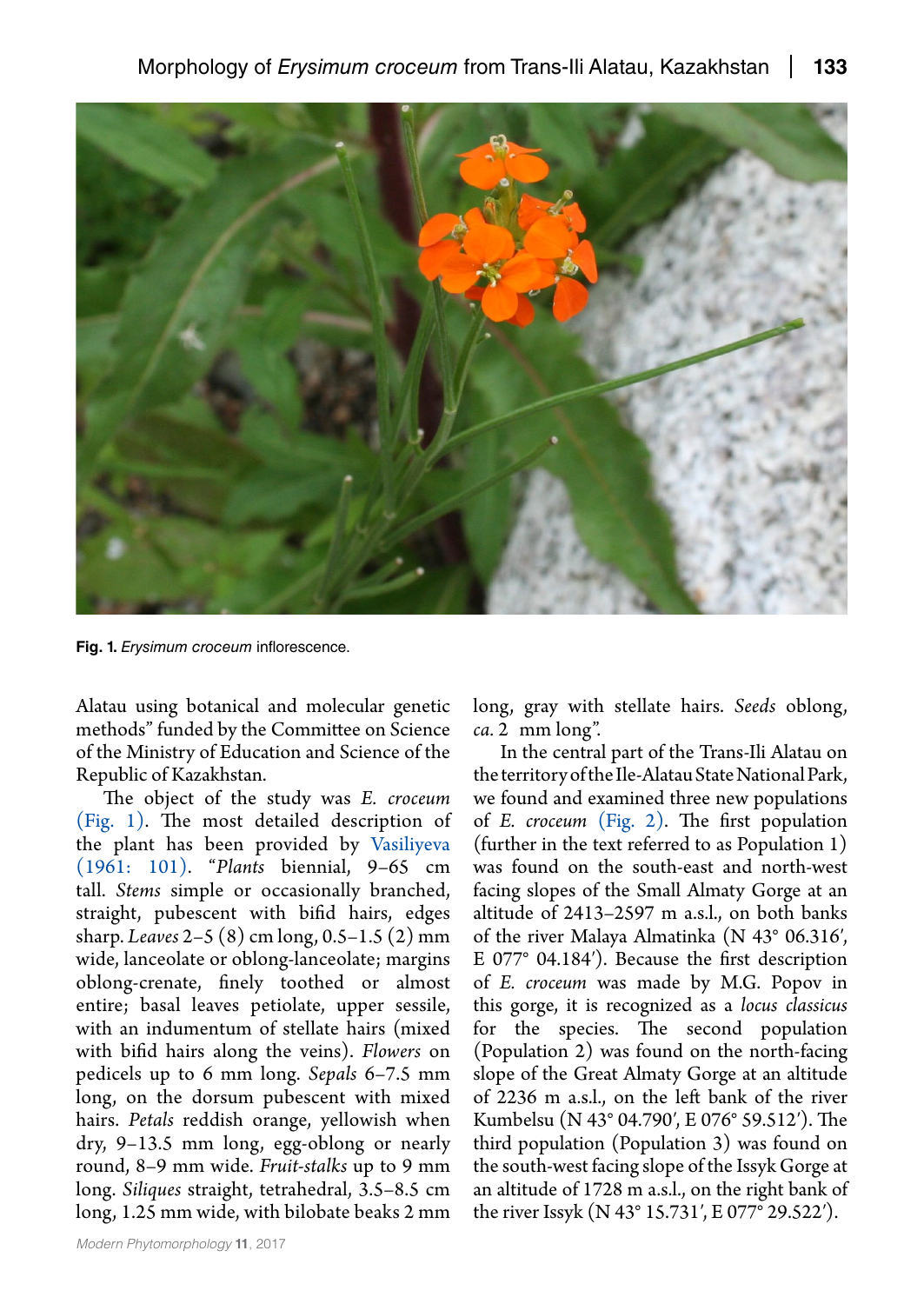#### **134** Abidkulova K.T. *et al.*



**Fig. 2.** The map of the study area with the locations of the three studied populations of *Erysimum croceum* marked by the red circles.

<span id="page-3-0"></span>Wherever possible, at the sites of the populations of *E. croceum*, we established 20 sampling plots with a size  $1 \times 1$  m along each transect. In each sampling plot, we counted the number of individuals of the studied species of the same age group and measured biometric characteristics. When the number of *E. croceum* plants was low, we counted and measured all individuals of the species found on the site. The mean weight of 1000 seeds was obtained by averaging the results of the three measurements. All statistical analyses were carried out in Microsoft Excel 2007.

### **Results**

The analysis of the age structure revealed that the ratio of the virginal and generative individuals varied from one population to another [\(Fig. 3\).](#page-4-0)

Population 1 had the largest number of generative individuals, while Population 2 had the largest number of virginal individuals; in Population 3, the numbers of generative and virginal individuals were nearly the same. This could be due to the fact that *E. croceum* is a biennial plant; according to Kokoreva *et al.* (2010), the numbers of individuals of different age can fluctuate markedly between years.

It was difficult to calculate population density, because in some places we were able to establish sampling plots of a size  $1 \text{ m}^2$ , and in other places, we had to count all available individuals. The average population density across sampling plots was  $7.3 \pm 0.6$  and  $8.2 \pm 1.2$ individuals per  $m^2$  in Populations 1 and 3 respectively.

In all populations, we measured morphological parameters of *E. croceum*. The biometric characteristics of the virginal and generative individuals are provided in [Tab.](#page-4-1) 1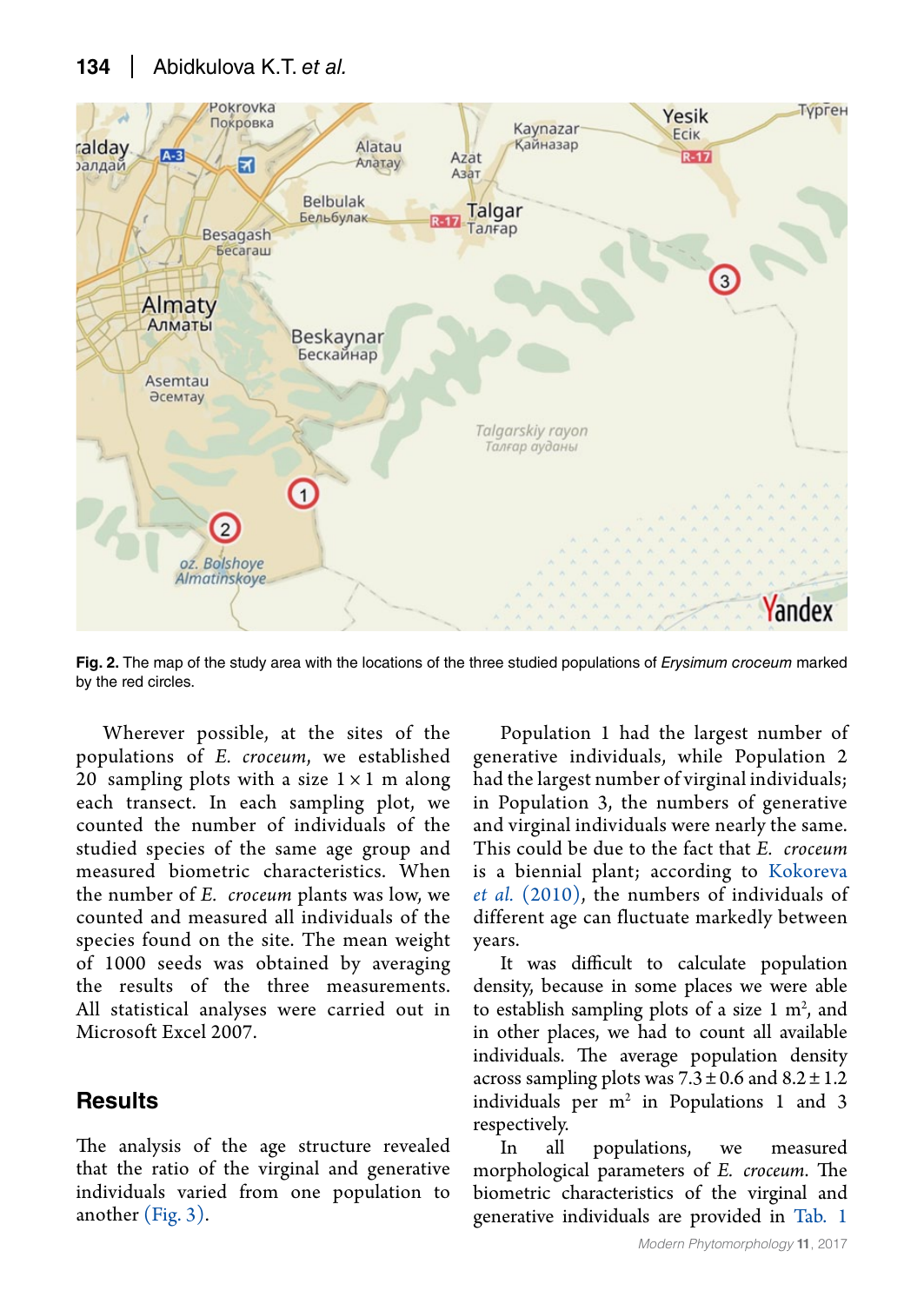and [Tab.](#page-4-2) 2. We found that the morphometric parameters of plants from different populations fluctuated considerably [\(Tab. 1\).](#page-4-1)

In virginal individuals, the maximum height was recorded in Population 3, and the minimum – in Population 2. The number of leaves in the rosette, the length and width of the leaf were almost the same in individuals from Populations 1 and 3; the values of the same parameters were the lowest in Population 2.

In generative individuals, the maximum height was recorded in Population 2, and the minimum, in Population 3. The largest number of stem leaves was recorded in Population 3, and the smallest, in Population 2. The largest leaf size (length and width) was recorded in Population 2, while in the other two populations the average leaf size was nearly the same [\(Tab.](#page-4-2) 2).

When checked against the scale of variation in characteristics developed by [Mamaev](#page-6-13)  [\(1975\),](#page-6-13) the level of variability of morphometric parameters observed in our study could be described as high or very high in both virginal and generative individuals.

In all three populations we studied morphometric characteristics of the generative organs; we calculated the number of flowers and



<span id="page-4-0"></span>**Fig. 3.** The ratio of generative and virginal individuals in the three studied populations, %.

seeds per individual, and measured the length of seed pods [\(Tab.](#page-5-0) 3). Unfortunately, we failed to collect seeds in Population 2.

The maximum number of flowers per individual was recorded in Population 3; this can be due to a frequently occurring branching inflorescence. The individuals from Population 2

<span id="page-4-1"></span>**Table 1.** Morphometric parameters of virginal individuals. **M** – mean value; **m** – standard error of the mean;  $C_v$  – coefficient of variation.

| Population     | Height, cm    |             | Number of leaves |           | Leaf size, cm |             |                |             |
|----------------|---------------|-------------|------------------|-----------|---------------|-------------|----------------|-------------|
|                |               |             |                  |           | Length        |             | Width          |             |
|                | $M \pm m$     | $C_{v}$ , % | $M \pm m$        | $C_{v}$ % | $M \pm m$     | $C_{v}$ , % | $M \pm m$      | $C_{v}$ , % |
|                | $3.6 \pm 0.4$ | 66.6        | $13.6 \pm 0.9$   | 41.8      | $3.0 \pm 0.1$ | 63.7        | $0.6 \pm 0.02$ | 41.6        |
| $\overline{2}$ | $1.9 \pm 0.3$ | 143.9       | $6.3 \pm 0.3$    | 52.6      | $1.8 \pm 0.1$ | 104.8       | $0.5 \pm 0.01$ | 51.5        |
| 3              | $5.8 \pm 0.4$ | 51.7        | $13.9 \pm 1.2$   | 59.9      | $3.0 \pm 0.1$ | 56.1        | $0.6 \pm 0.01$ | 53.7        |

<span id="page-4-2"></span>**Table 2.** Morphometric parameters of generative individuals. **M** – mean value; **m** – standard error of the mean;  $C_v$  – coefficient of variation.

| Population     | Height, cm     |           | Number of stem<br>leaves |             | Leaf size, cm |             |                |             |
|----------------|----------------|-----------|--------------------------|-------------|---------------|-------------|----------------|-------------|
|                |                |           |                          |             | Length        |             | Width          |             |
|                | $M \pm m$      | $C_{v}$ % | $M \pm m$                | $C_{v}$ , % | $M \pm m$     | $C_{v}$ , % | $M \pm m$      | $C_{v}$ , % |
|                | $45.9 \pm 1.8$ | 26.2      | $22.0 \pm 1.4$           | 42.6        | $3.8 \pm 0.1$ | 28.6        | $0.9 \pm 0.02$ | 32.8        |
| $\overline{2}$ | $49.8 \pm 3.6$ | 24.02     | $15.3 \pm 1.0$           | 21.5        | $6.2 \pm 0.2$ | 19.2        | $1.4 \pm 0.05$ | 25.9        |
| 3              | $36.5 \pm 2.6$ | 46.1      | $22.8 \pm 1.8$           | 49.8        | $4.3 \pm 0.1$ | 44.5        | $0.8 \pm 0.02$ | 51.0        |

*Modern Phytomorphology* **11**, 2017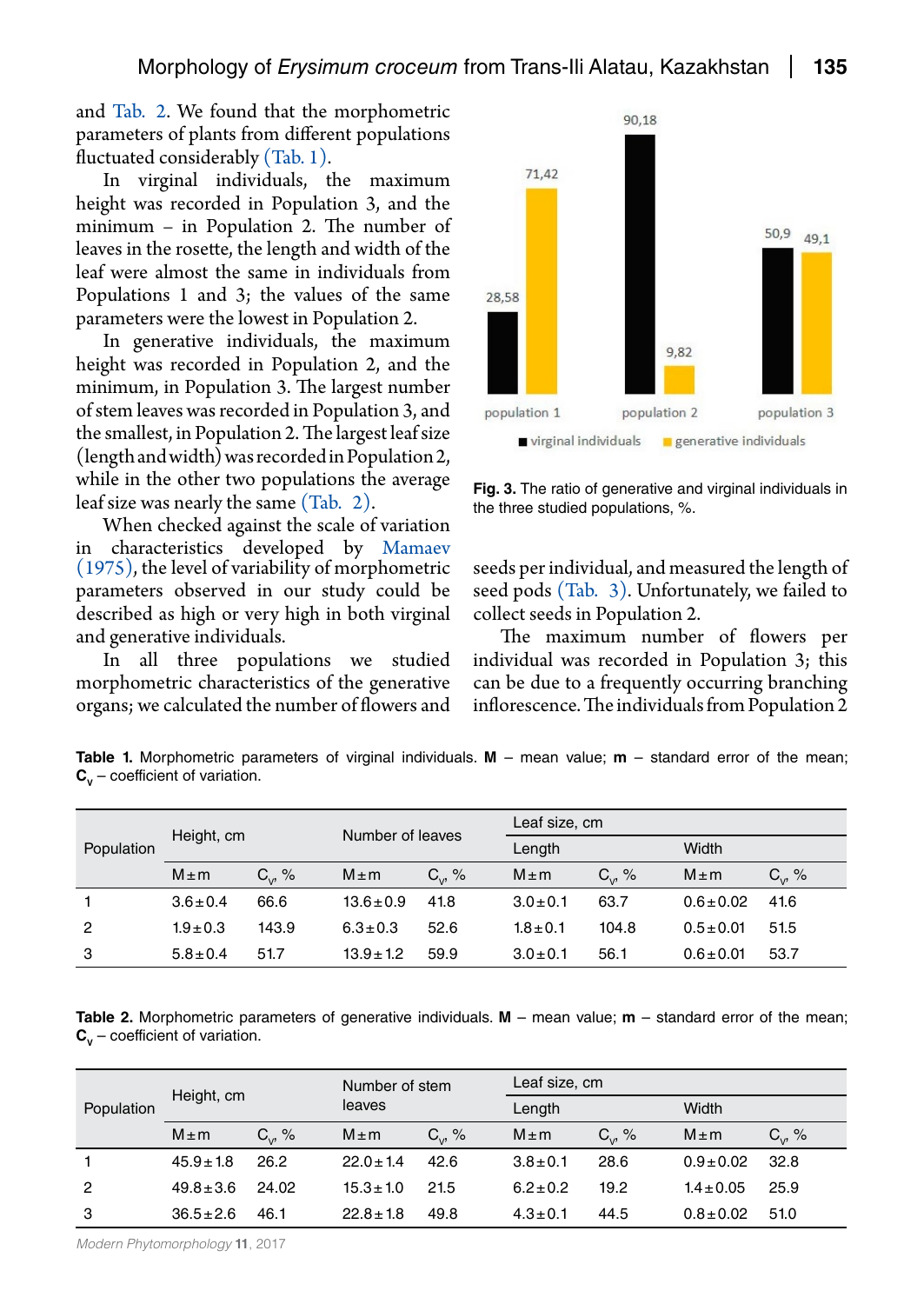<span id="page-5-0"></span>**Table 3.** Morphometric characteristics of reproductive organs. **M** – mean value; **m** – standard error of the mean;  $C_v$  – coefficient of variation.

| Population | Number of              |           | Length of a seed pod, cm |             |                      |             |
|------------|------------------------|-----------|--------------------------|-------------|----------------------|-------------|
|            | flowers per individual |           |                          |             | seeds per individual |             |
|            | $M \pm m$              | $C_{v}$ % | $M \pm m$                | $C_{v}$ , % | $M \pm m$            | $C_{v}$ , % |
|            | $13.8 \pm 1.1$         | 51.6      | $610.8 \pm 97.3$         | 90.1        | $7.5 \pm 0.1$        | 11.4        |
| 2          | $11.5 \pm 1.5$         | 43.9      | na                       | na          | na                   | na          |
| 3          | $37.4 \pm 7.1$         | 119.3     | $664.7 \pm 83.0$         | 48.4        | $6.2 \pm 0.2$        | 22.8        |

<span id="page-5-1"></span>**Table 4.** Morphometric parameters of seeds from Population 1 and 3. **M** – mean value; **m** – standard error of the mean;  $C_v$  – coefficient of variation.

|            | Size, mm        |              |                 |             |                         |             |
|------------|-----------------|--------------|-----------------|-------------|-------------------------|-------------|
| Population | Length          |              | Width           |             | Weight of 1000 seeds, g |             |
|            | $M \pm m$       | $C_{10}$ , % | $M \pm m$       | $C_{v}$ , % | $M \pm m$               | $C_{v}$ , % |
|            | $1.96 \pm 0.02$ | 8.0          | $0.96 \pm 0.01$ | 8.4         | $0.58 \pm 0.01$         | 1.0         |
| 3          | $1.95 \pm 0.02$ | 5.1          | $0.86 \pm 0.02$ | 11.1        | $0.59 \pm 0.01$         | 4.9         |

had the fewest flowers. The maximum seed pod length was recorded in Population 1. The level of variability in the number of flowers and seeds was very high in both populations, and in the fruit length, medium in Population 1 and high in Population 3. The size and weight of 1000 seeds were nearly the same in Populations 1 and 3 [\(Tab.](#page-5-1) 4). The level of variability in the size and weight of seeds was low or very low. Consequently, these characteristics were the least labile.

## **Conclusions**

The results of our study support the earlier evidence of a low population size in *E. croceum*  (Kokoreva *et al.* 2010; [Ivashchenko 2012\).](#page-6-14) We were able to calculate the average population density only in Populations 1 and 3; the difference between these populations was very small. The difference between the ratios of virginal and generative plants in each studied population was very large; this can be explained by a biennial life cycle. The morphometric parameters of virginal and generative individuals were very labile and had a high or very high level of variability. The large number of flowers in Population 3 was due to a high number of the branching inflorescence; this characteristic also had a high level of variability. The length of seed pods in Population 1 was only slightly different from that in Population 3. The level of variability of this characteristic ranged from low (Population 1) to medium (Population 3). Among all studied characteristics, the seed size and weight of 1000 seeds were the least variable; *i.e.* these characteristics of *E. croceum* were the most stable.

Our study has contributed to earlier morphological descriptions of the species [\(Bush 1939;](#page-6-10) [Vasiliyeva 1961\).](#page-7-5) According to the results of our study, the stem length is 85–90 cm (against 65 cm stated by the earlier studies); the leaf length is 9–11 cm (against 5–8 cm); the leaf width is  $2.1-2.5$  cm (against  $1.5-2.0$  cm); and the length of seed pods is 1.5–9.0 cm (against 3.5–8.5 cm). We have also verified several characteristics of seeds: the seed length is 1.5– 2.2 mm; the seed width is 0.7–1.1 mm; and the weight of 1000 seeds is 0.57–0.62 g.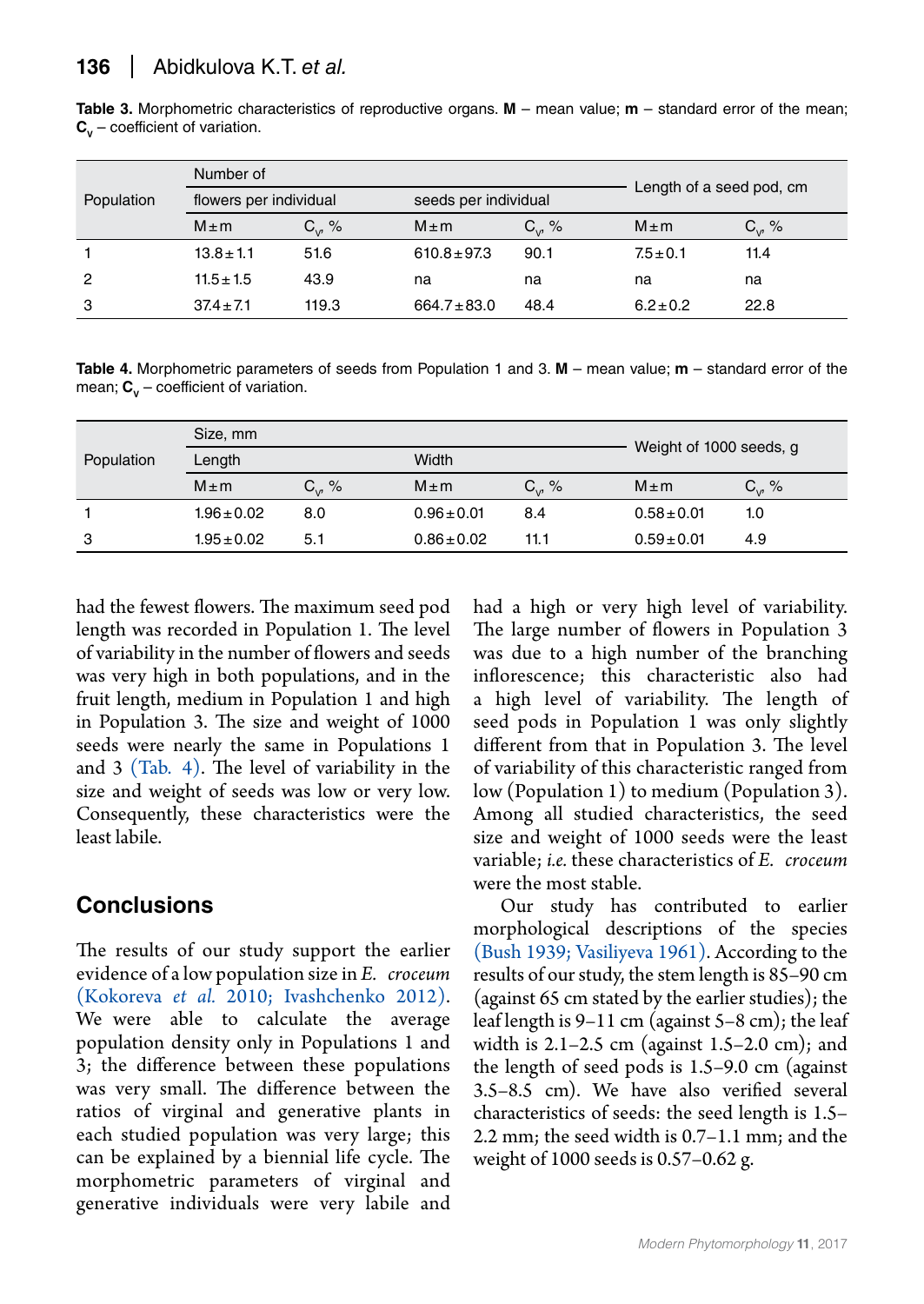#### **Acknowledgements**

The authors thank junior researchers A. Ydyrys and Sh.S. Almerekova, and researcher-onprobation M. Mahambet for their assistance in collecting material during the field work. We also thank Dr N. Bystriakova for her help with preparation of the English version of the manuscript.

#### **References**

- **Abdelaziz M., Lorite J., Muñoz-Pajares A.J., Herrador M.B., Perfectti F., Gómez J.M. 2011.** Using complementary techniques to distinguish cryptic species: A new *Erysimum* (Brassicaceae) species from North Africa. *Am. J. Bot.* **98**: 1049– 1060. http://dx.doi.org/10.3732/ajb.1000438
- **Abdelaziz M., Muñoz-Pajares A.J., Lorite J., Herrador M.B., Perfectti F., Gómez J.M. 2014.** Phylogenetic relationships of *Erysimum* (Brassicaceae) from the Baetic Mountains (SE Iberian Peninsula). *An. Jardin Bot. Madrid* **71 (1)**: e005. http://dx.doi.org/10.3989/ajbm.2377
- <span id="page-6-9"></span>**Abdulina S.A. 1999.** Checklist of vascular plants of Kazakhstan. Almaty. (in Russian)
- **Adylov T.A. 1974.** *Erysimum* L. In: Pakhomova M. (ed.), Key to plants determination of Middle Asia. **Vol. IV**: 69–79. Publishing house FAN. Tashkent. (in Russian)
- <span id="page-6-0"></span>**Al-Shehbaz L.A. 2012.** A generic and tribal synopsis of the Brassicaceae (Cruciferae). *Taxon* **61**: 931–954.
- <span id="page-6-11"></span>**Baitenov M.S. 1985.** Highland flora of the Northern Tien Shan. Alma-Ata. (in Russian)
- <span id="page-6-10"></span>**Bush N.A. 1939.** Genus 584. Wallflower – *Erysimum* (Tourn) L. In: Bush N.A. (ed.), Flora of the USSR. **Vol. VIII**: 92–127. Moscow-Leningrad. (in Russian)
- **Czarna A., Gawrońska B., Nowińska R., Morozowska M., Kosiński P. 2016.** Morphological and molecular variation in selected species of *Erysimum* (Brassicaceae) from Central Europe and their taxonomic significance. *Flora* **222**: 68–85.
- <span id="page-6-12"></span>**Czerepanov S.K. 1995.** Vascular plants of Russia and adjacent states (the former USSR). Cambridge University Press, Cambridge, New York, Melbourne.
- <span id="page-6-5"></span>**German D. 2005.** *Erysimum mongolicum*, a new species from Mongolia, and notes on *E. vassilczenkoi* and *E. kotuchovii* (Brassicaceae). *Willdenowia* **35 (2)**: 305–313.
- **German D.А. 2014.** Notes on taxonomy of *Erysimum* (Erysimeae, Cruciferae) of Russia and adjacent states. I. *Erysimum collinum* and *Erysimum hajastanicum. Turczaninowia* **17 (1)**: 10–32.
- <span id="page-6-4"></span>**Grudzinskaya L.M., Gemedzhieva N.G., Nelina N.V., Karzhaubekova Zh.Zh. 2014.** Annotated list of medicinal plants in Kazakhstan: Reference edition. Almaty. (in Russian)
- <span id="page-6-14"></span>**Ivashchenko A.A. 2012.** Rare plants and plant communities of the Ile-Alatau National Park: Distribution and condition. *Terra* **2**: 53–66.
- **Kokoreva I.I., Lysenko V.V., Otradnykh I.G., Sedina I.A. 2010.** Ecological and morphological features of the rare species *Erysimum croceum* M. Pop. *News of the National Academy of Sciences of the Republic of Kazakhstan. Ser. Biol.* **1**: 40–45. (in Russian)
- **Lei Zh.-H., Yahara Sh., Nohara T., Tai B.-Sh., Xiong J.-Zh., Ma Y.-L. 2000.** Cardiac Glycosides from *Erysimum cheiranthoides. Chem. Pharm. Bull.*  **48 (2)**: 290–292.
- **Lorite J., Perfectti F., Gómez J.M. 2015.** A new combination in *Erysimum* (Brassicaceae) for Baetic mountains (Southeastern Spain). *Phytotaxa* **201 (1)**: 103–105. http://dx.doi.org/10.11646/ phytotaxa.201.1.10
- <span id="page-6-7"></span>**Mahmoodi M., Moazzeni H., Bidarlord M., Ghahremaninejad F., Maassoumi A.A. 2017.**  *Erysimum damirliense* sp. nov. (Brassicaceae) from Iran. *Nordic J. Bot.* **35**: 8–13. http://dx.doi. org/10.1111/njb.01305
- <span id="page-6-3"></span>**Makarevich I.F., Klimenko O.I., Kolesnikov D.G. 1974.**  Cardiac glycosides of *Erysimum crepidifolium*. *Chem. Nat. Compd.* **10 (5)**: 619–622.
- <span id="page-6-13"></span>**Mamaev S.A. 1975.** Basic principles of the methodology research of intraspecific variability of woody plants. *Proceedings of the Institute of Plant and Animal Ecology. Sverdlovsk* **94**: 3–14. (in Russian)
- <span id="page-6-2"></span>**Maslennikova V.A., Khriotulas F.S., Abubakirov N.K. 1961.** Study of glycosides of the genus *Erysimum* L. *Russ. J. Gen. Chem.* **31 (6)**: 2069. (in Russian)
- <span id="page-6-6"></span>**Moazzeni H., Assadi M., Zare G., Mirtadzadini M., Al-Shehbaz L.A. 2016.** Taxonomic novelties in *Erysimum* for the Flora of Iran: *E. polatschekii*, a new alpine endemic, and *E. scabrum*, a new record. *Phytotaxa* **269 (1)**: 047–053. http://dx.doi. org/10.11646/phytotaxa.269.1.6
- **Moazzeni H., Zarre S., Pfiel B.E., Bertrand Y.J.K., German D.A., Al-Shehbaz L.A., Mummenhoff K., Oxelman B. 2014.** Phylogenetic perspectives on diversification and character evolution in the speciesrich genus *Erysimum* (Erysimeae; Brassicaceae) based on a densely sampled ITS approach. *Bot. J. Linn. Soc.* **175**: 497–522. http://dx.doi.org/10.1111/ boj.12184
- <span id="page-6-1"></span>**Mozaffarian V. 2008.** Four new plant species from Ilam province, Iran. *Iran. J. Bot.* **14 (2)**: 87–94.
- <span id="page-6-8"></span>**Mutlu B. 2010.** New morphological characters for some *Erysimum* (Brassicaceae) species. *Turk. J. Bot.* **34**: 115–121. http://dx.doi.org/10.3906/bot-0906-6